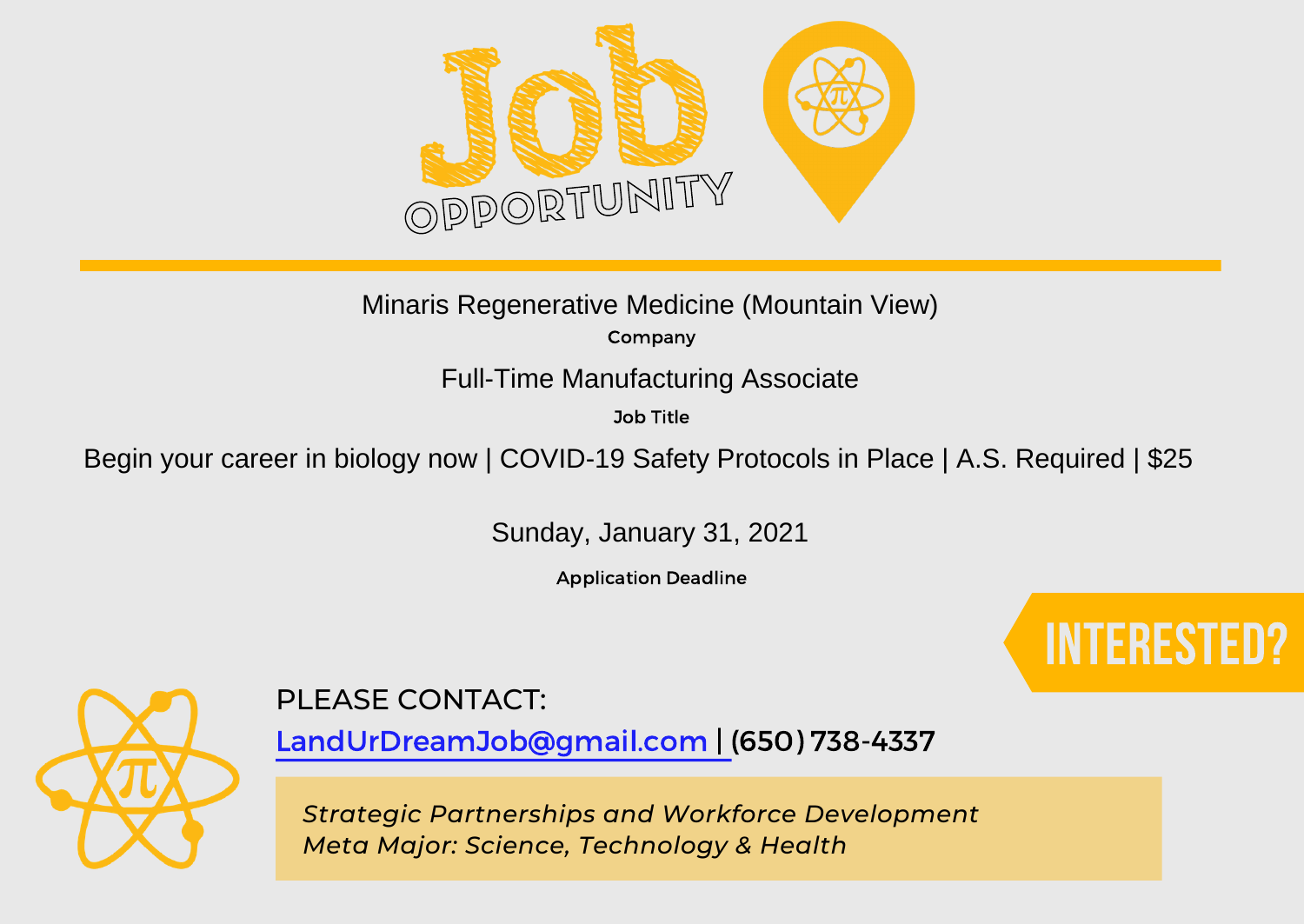

# United States Postal Service (San Mateo & San Francisco)

Company

Job Title

Full-Time Automotive Technician<br>
<sup>Job Title</sup><br>Turn your passion of working on vehicles into a paid opportunity | Competitive rate & benefits

Please Contact Career Readiness & Job Placement Team Below

Application Deadline





## PLEASE CONTACT:

LandUrDreamJob@gmail.com | (650) 738-4337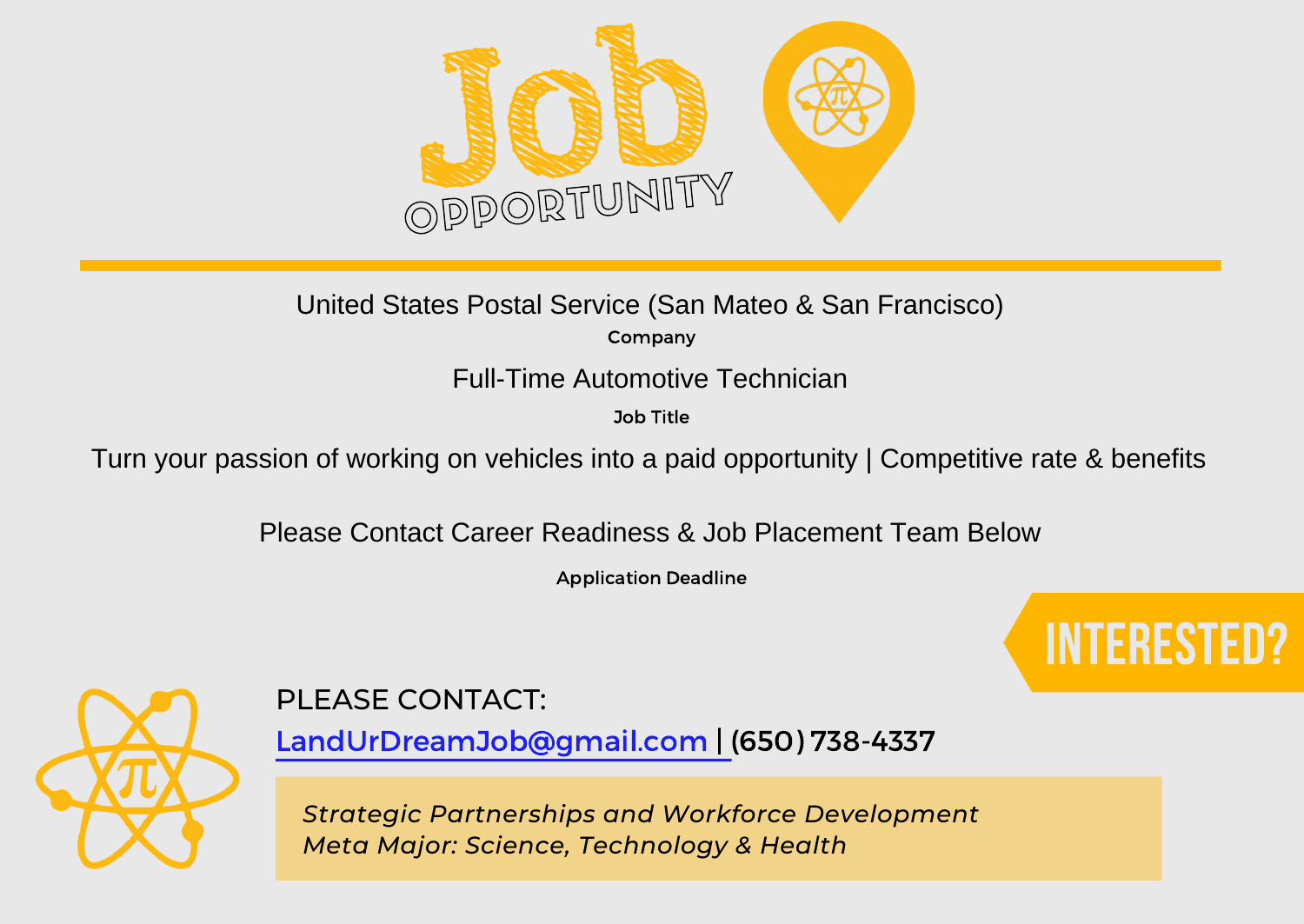

Company Job Title Walgreens (San Francisco)

Full/Part-Time Pharmacy Typist<br>
<sup>Job Title</sup><br>
Assist customers w/over-the-counter items & prescriptions | Support Lead Pharmacist | \$16+

Monday, November 30, 2020

Application Deadline





### PLEASE CONTACT:

LandUrDreamJob@gmail.com | (650) 738-4337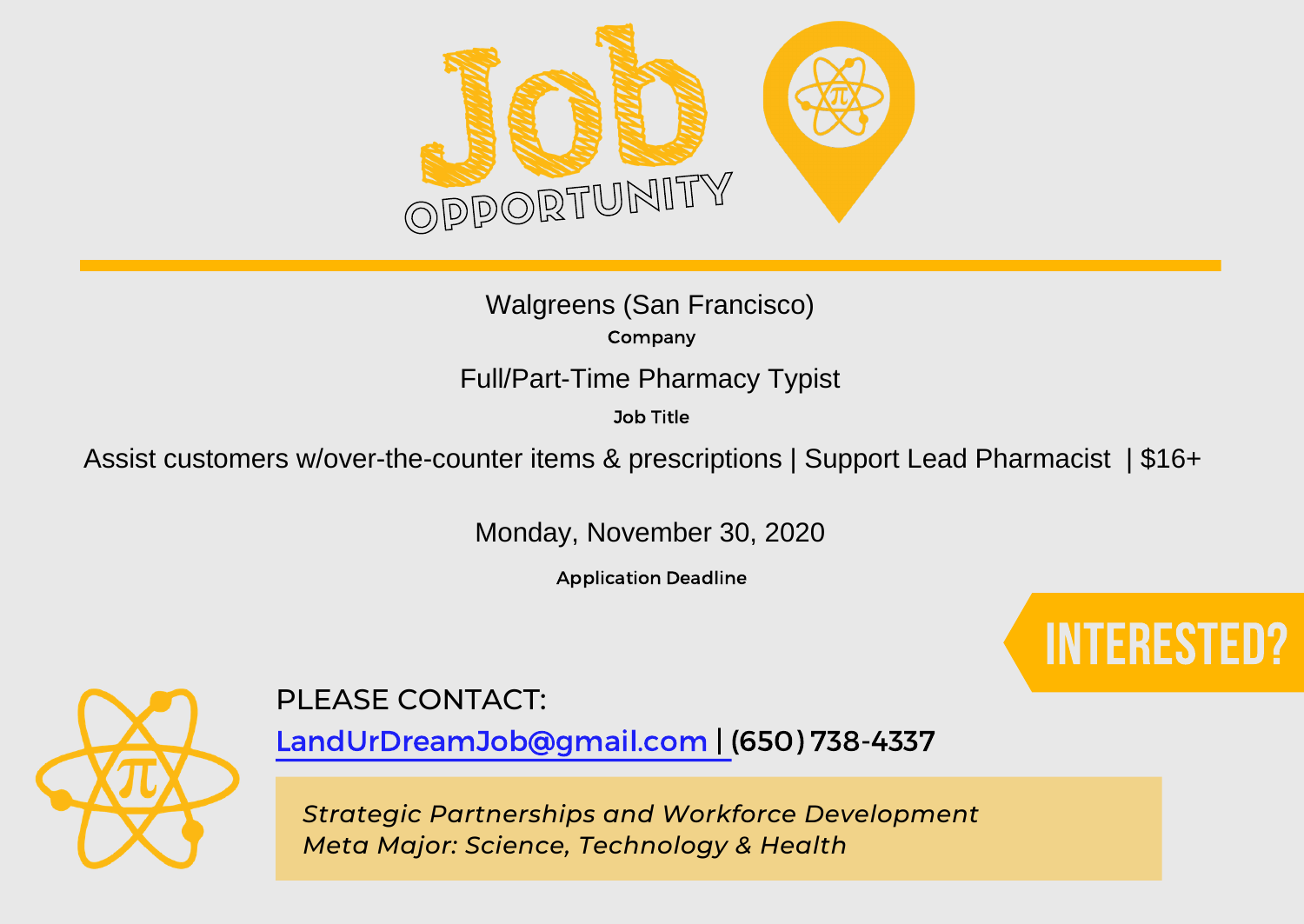

Company JMB Renewals (South San Francisco)

Job Title

Full-Time Solar Installation Technician<br>
<sup>Job Title</sup><br>Install solar photo-voltaic systems | Experience in wiring, design & roofing | \$17-30 + Benefits

Please Contact Career Readiness & Job Placement Team Below

Application Deadline





#### PLEASE CONTACT:

LandUrDreamJob@gmail.com | (650) 738-4337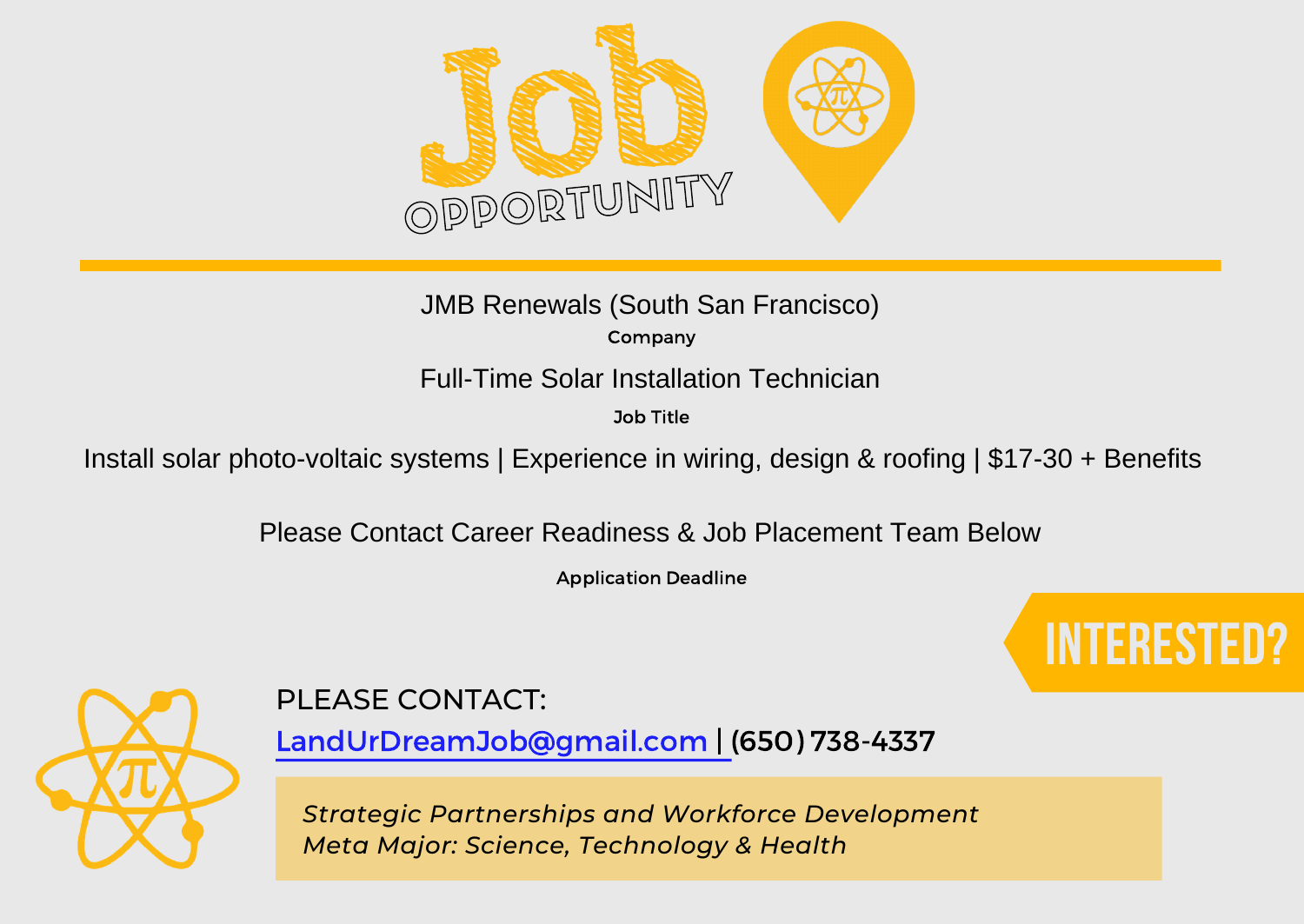

Company JMB Renewals (South San Francisco)

Full-Time Solar Electrician

Job Title

Install solar electrical equipment according to NEC Code | Experience Needed | \$20+ Benefits

Please Contact Career Readiness & Job Placement Team Below

Application Deadline





### PLEASE CONTACT:

LandUrDreamJob@gmail.com | (650) 738-4337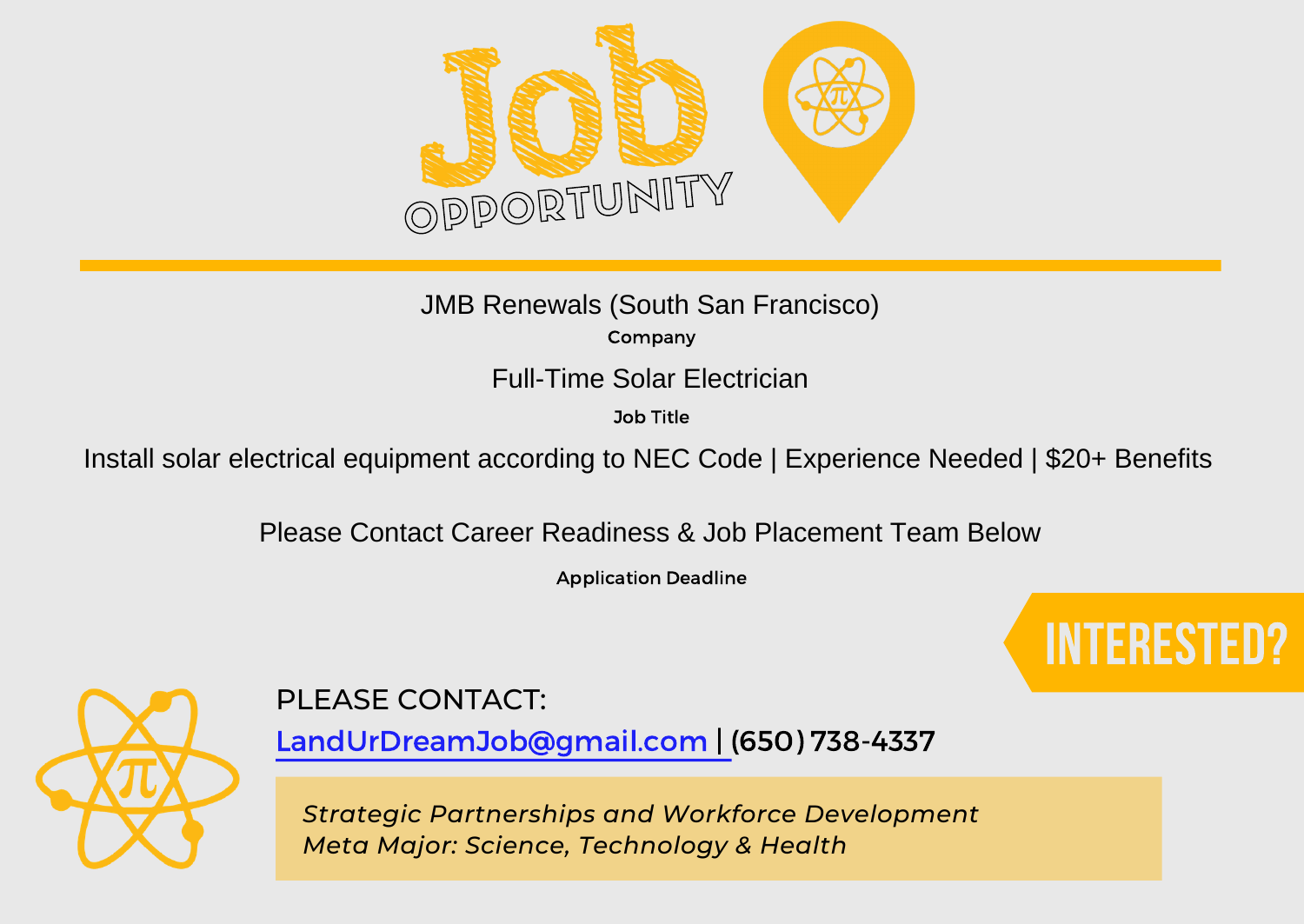

Company City of San Bruno (San Bruno)

#### Full-Time Associate Civil Engineer

Job Title

Strong focus on traffic & transportation | Experience & Education Required | Competitive Rate

Please Contact Career Readiness & Job Placement Team

Application Deadline





### PLEASE CONTACT:

LandUrDreamJob@gmail.com | (650) 738-4337